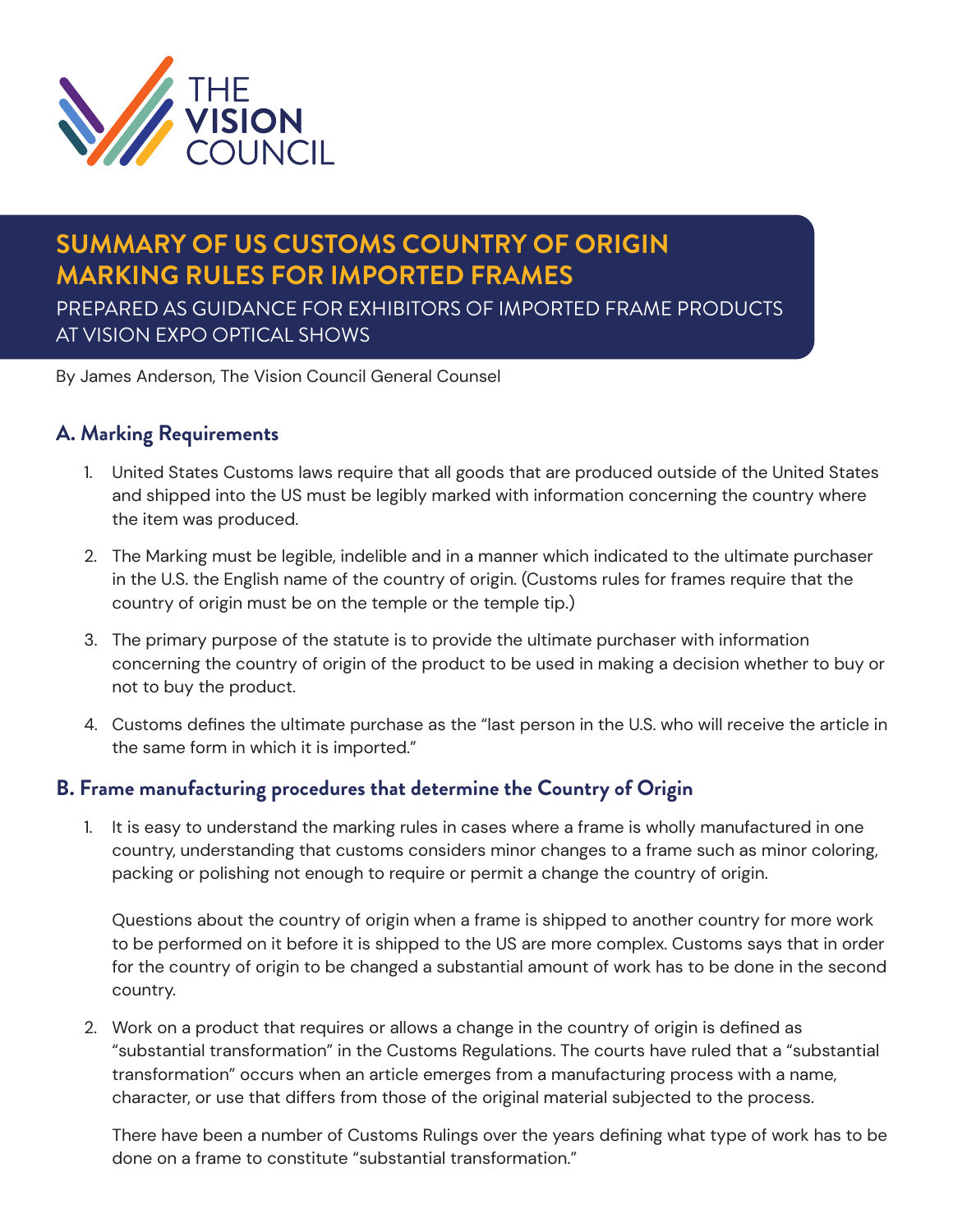A summary of the these rulings is as follows:

- Multi-step processing in the manufacturing of a frame may constitute substantial transformation. One process, or several insignificant processes, will not constitute substantial transformation. Multi step processes such as soldering, drilling, bending, mitering and polishing of raw frame components are examples of the kinds of processing steps that are necessary for substantial transformation to occur.
- Customs will consider the amount of work performed in each country, as well as the value added, to determine the final country of origin. Labor costs are considered. But the fact that there is a great disparity in labor cost from one country to another is not enough to change the country of origin to the higher priced country if the amount of work done in the higher priced country is not substantial. For example, if it cost \$2 in country A to make the frame parts, and \$5 in country B to do the assembly, Customs would consider Country A to be the country of origin even though the labor cost in country B is higher.
- Mere assembly of frame components is not substantial transformation.
- Packaging and shipping of a frame manufactured in another country does not constitute substantial transformation.
- Merely stamping a frame that was manufactured in another country with the name of the nonmanufacturing country as the country of origin does not constitute substantial transformation.
- Coloring of an imported frame will not constitute substantial transformation unless the coloring process involves more than mere dipping or dyeing. In order to meet the substantial transformation requirements for coloring a showing of multiple processes will be necessary. For example, a process that involved cleaning, plating, applying lacquer or coloring with syringes or spray guns, a three staged baking process, and subsequent assembly was determined to constitute substantial transformation.
- Insertion of lenses into ophthalmic frames does not constitute a substantial transformation. Customs consider the purchase of ophthalmic spectacles to be two separate transactions. In transaction 1 the customer selects the frames. In transaction 2 the customers selects the prescription lenses. (This differs from the purchase of sunglasses and readers that will be discussed below).
- Marking Methods.

Customs requires the words "Frame and name of country," (i.e. Frame China), or "Made in and name of country, "(i.e. Made in China), to placed in English in large enough type to be readable in permanent contrasting colors on the temple tip or the temple of the frame.

Note that many companies only put the name of the country on the temple tip. Technically this is not in compliance with Customs Rules and we have known of cases where shipments have been pulled because of failure to strictly follow the Rules, but this intrusion is pretty infrequent. The use of a sticker(s) with COO is not in compliance, nor is lettering that is not legible or easy to rub off.

### **C. Rules re Plano sunglasses readers and Safety Frames**

Customs has ruled that frames into which lenses are inserted and sold as a completed product, such as an over the counter readers, sunglass or safety eyewear, undergo substantial transformation when lenses